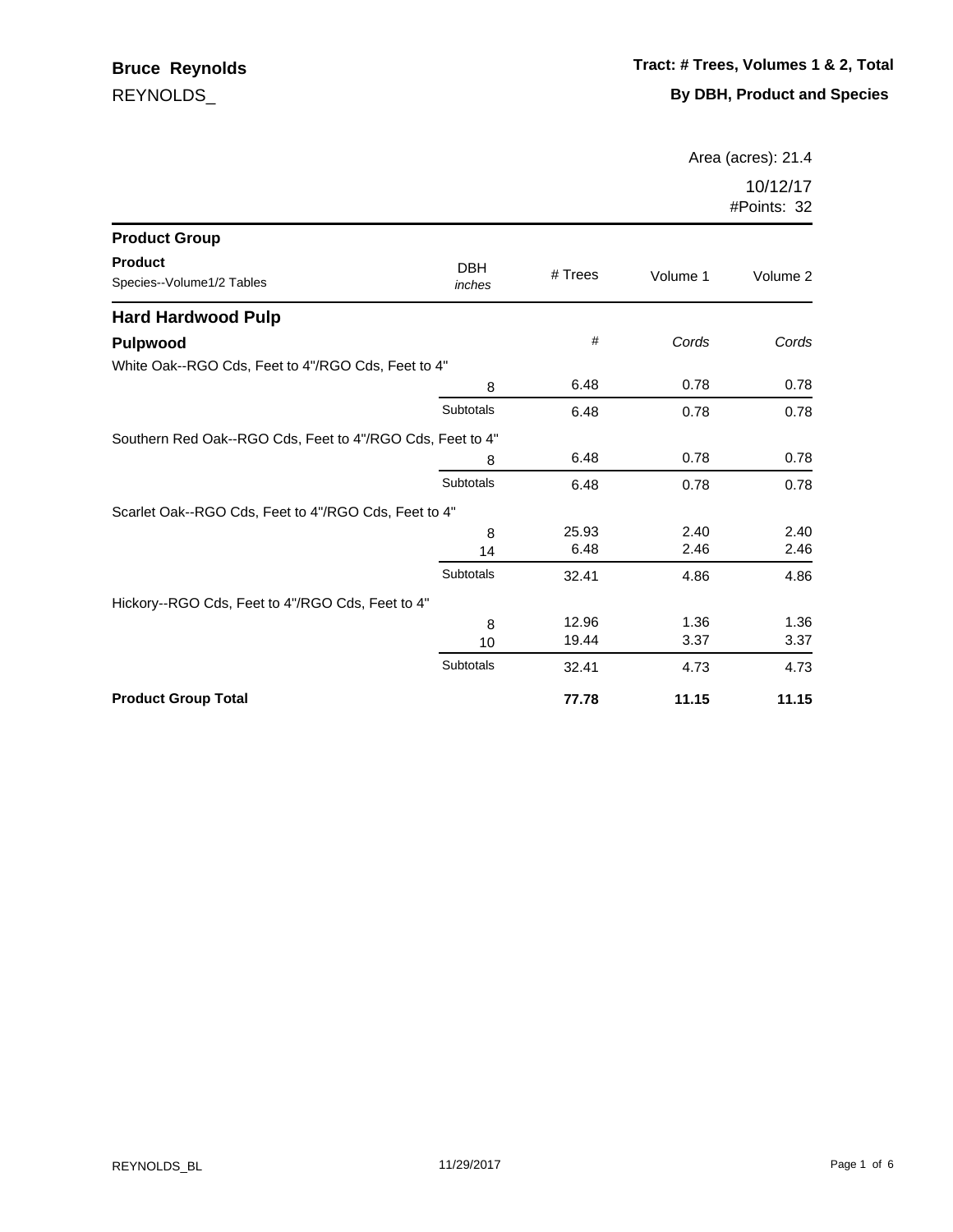|                                             |                      |           |          | Area (acres): 21.4      |
|---------------------------------------------|----------------------|-----------|----------|-------------------------|
|                                             |                      |           |          | 10/12/17<br>#Points: 32 |
| <b>Product Group</b>                        |                      |           |          |                         |
| <b>Product</b><br>Species--Volume1/2 Tables | <b>DBH</b><br>inches | # $Trees$ | Volume 1 | Volume 2                |
| .                                           |                      |           |          |                         |

## **Hardwood Sawtimber**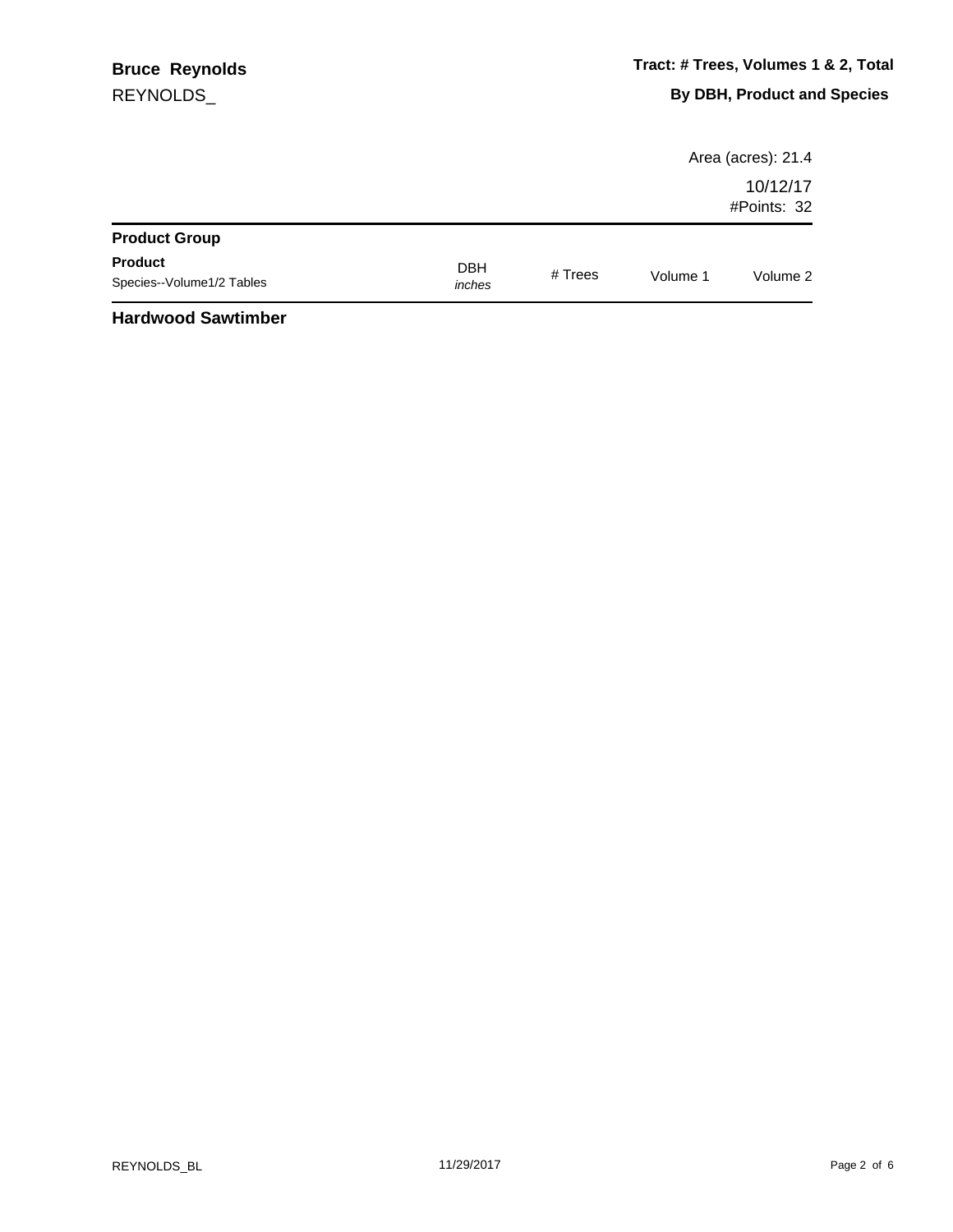## REYNOLDS\_ **Bruce Reynolds**

Area (acres): 21.4

| <b>Product Group</b>               |            |         |            |            |
|------------------------------------|------------|---------|------------|------------|
| <b>Product</b>                     | <b>DBH</b> |         |            |            |
| Species--Volume1/2 Tables          | inches     | # Trees | Volume 1   | Volume 2   |
| <b>Hardwood Sawtimber</b>          |            |         |            |            |
| <b>Sawtimber</b>                   |            | #       | <b>MBF</b> | <b>MBF</b> |
| White Oak--Inter76/Scrib78         |            |         |            |            |
|                                    | 12         | 6.48    | 0.34       | 0.30       |
|                                    | 16         | 12.96   | 2.56       | 2.40       |
|                                    | Subtotals  | 19.44   | 2.90       | 2.70       |
| Black Oak--Inter 78/Scrib78        |            |         |            |            |
|                                    | 12         | 6.48    | 0.60       | 0.49       |
|                                    | Subtotals  | 6.48    | 0.60       | 0.49       |
| Southern Red Oak--Inter 78/Scrib78 |            |         |            |            |
|                                    | 12         | 6.48    | 0.60       | 0.49       |
|                                    | 16         | 6.48    | 1.17       | 1.03       |
|                                    | 18         | 14.28   | 3.59       | 3.21       |
|                                    | 20         | 6.48    | 2.26       | 2.05       |
|                                    | Subtotals  | 33.73   | 7.61       | 6.78       |
| Scarlet Oak--Inter 78/Scrib78      |            |         |            |            |
|                                    | 12         | 25.93   | 1.57       | 1.31       |
|                                    | 14         | 12.96   | 1.71       | 1.48       |
|                                    | 16         | 32.41   | 5.98       | 5.28       |
|                                    | 18         | 12.96   | 3.29       | 2.94       |
|                                    | 20         | 6.48    | 1.52       | 1.39       |
|                                    | 22         | 6.48    | 2.39       | 2.19       |
|                                    | 24         | 6.48    | 3.39       | 3.14       |
|                                    | Subtotals  | 103.70  | 19.84      | 17.72      |
| Beech--Inter 78/Scrib78            |            |         |            |            |
|                                    | 12         | 19.44   | 1.44       | 1.19       |
|                                    | 16         | 6.48    | 0.69       | 0.62       |
|                                    | Subtotals  | 25.93   | 2.13       | 1.80       |
| Black Walnut--Inter 78/Scrib78     |            |         |            |            |
|                                    | 14         | 6.48    | 0.86       | 0.74       |
|                                    | 18         | 6.48    | 2.04       | 1.81       |
|                                    | Subtotals  | 12.96   | 2.89       | 2.55       |
| Elm--Inter 78/Scrib78              |            |         |            |            |
|                                    | 18         | 6.48    | 1.78       | 1.58       |
|                                    | Subtotals  | 6.48    | 1.78       | 1.58       |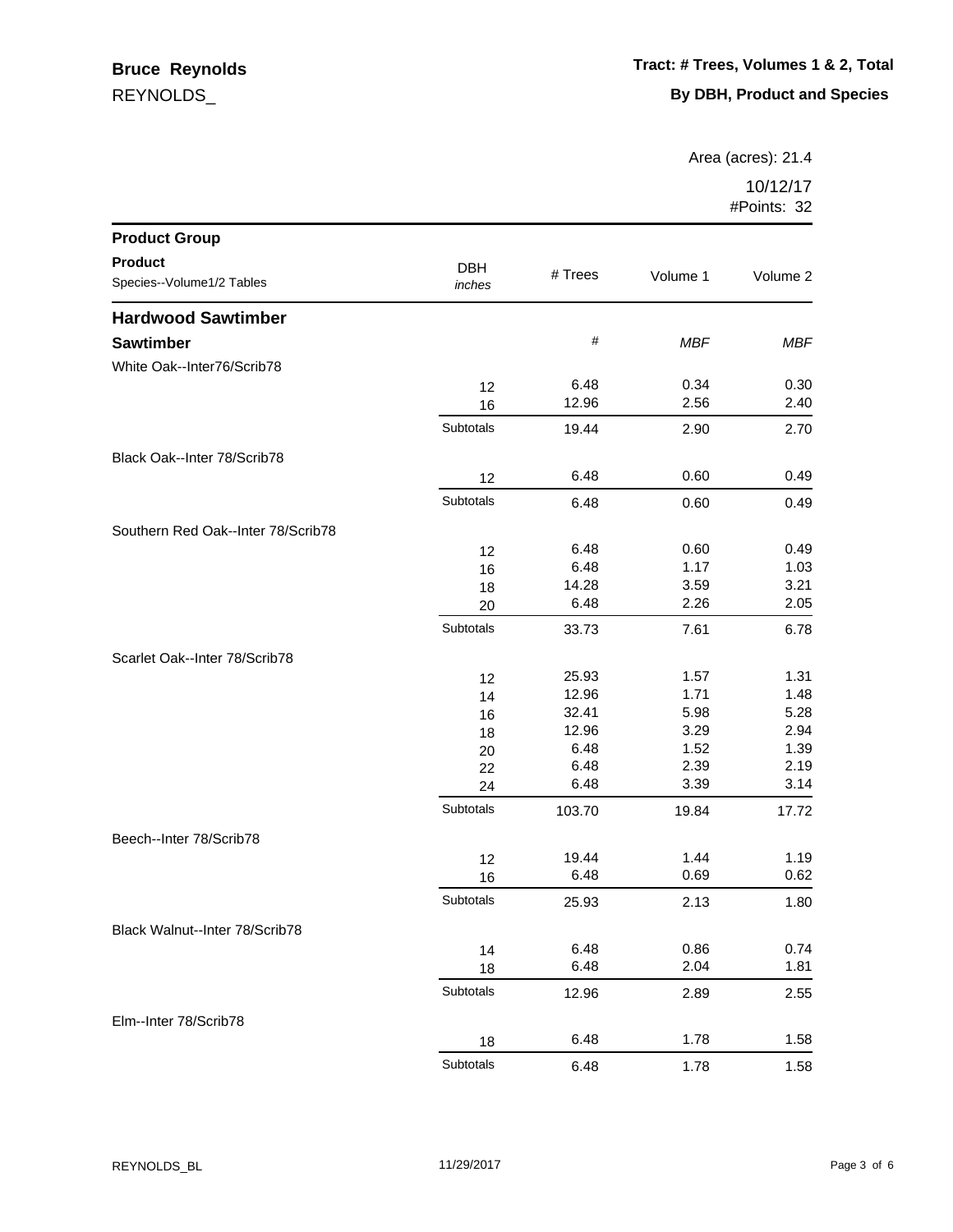## REYNOLDS\_ **Bruce Reynolds**

Area (acres): 21.4

| <b>Product Group</b>             |            |          |            |          |
|----------------------------------|------------|----------|------------|----------|
| <b>Product</b>                   | <b>DBH</b> |          |            |          |
| Species--Volume1/2 Tables        | inches     | # Trees  | Volume 1   | Volume 2 |
| <b>Hardwood Sawtimber</b>        |            |          |            |          |
| <b>Sawtimber</b>                 |            | $\#$     | <b>MBF</b> | MBF      |
| Red Maple--Inter 78/Scrib78      |            |          |            |          |
|                                  | 12         | 6.48     | 0.36       | 0.30     |
|                                  | 14         | 6.48     | 0.86       | 0.74     |
|                                  | 16         | 6.48     | 0.69       | 0.62     |
|                                  | 18         | 6.48     | 1.19       | 1.08     |
|                                  | 20         | 6.48     | 1.92       | 1.75     |
|                                  | Subtotals  | 32.41    | 5.02       | 4.49     |
| Yellow Poplar--Inter 78/Scrib78  |            |          |            |          |
|                                  | 12         | 111.50   | 9.47       | 7.72     |
|                                  | 14         | 155.56   | 25.15      | 21.23    |
|                                  | 16         | 105.02   | 25.85      | 22.60    |
|                                  | 18         | 120.62   | 38.95      | 34.64    |
|                                  | 20         | 66.13    | 28.85      | 26.10    |
|                                  | 22         | 71.30    | 38.57      | 35.23    |
|                                  | 24         | 6.48     | 3.92       | 3.62     |
|                                  | 26         | 20.76    | 14.41      | 13.45    |
|                                  | Subtotals  | 657.38   | 185.17     | 164.57   |
| Hickory--Inter 78/Scrib78        |            |          |            |          |
|                                  | 12         | 25.93    | 1.92       | 1.58     |
|                                  | 14         | 25.93    | 3.21       | 2.77     |
|                                  | 16         | 19.44    | 3.50       | 3.09     |
|                                  | 18         | 6.48     | 1.51       | 1.35     |
|                                  | Subtotals  | 77.78    | 10.14      | 8.80     |
| Sweetgum--Inter 78/Scrib78       |            |          |            |          |
|                                  | 12         | 90.74    | 7.10       | 5.82     |
|                                  | 14         | 32.41    | 4.69       | 4.01     |
|                                  | 16         | 38.89    | 8.34       | 7.32     |
|                                  | 18         | 6.48     | 2.42       | 2.15     |
|                                  | Subtotals  | 168.52   | 22.55      | 19.30    |
| Misc. Hardwood--Inter 78/Scrib78 |            |          |            |          |
|                                  | 18         | 7.80     | 1.06       | 0.96     |
|                                  | Subtotals  | 7.80     | 1.06       | 0.96     |
| <b>Product Group Total</b>       |            | 1,152.61 | 261.67     | 231.75   |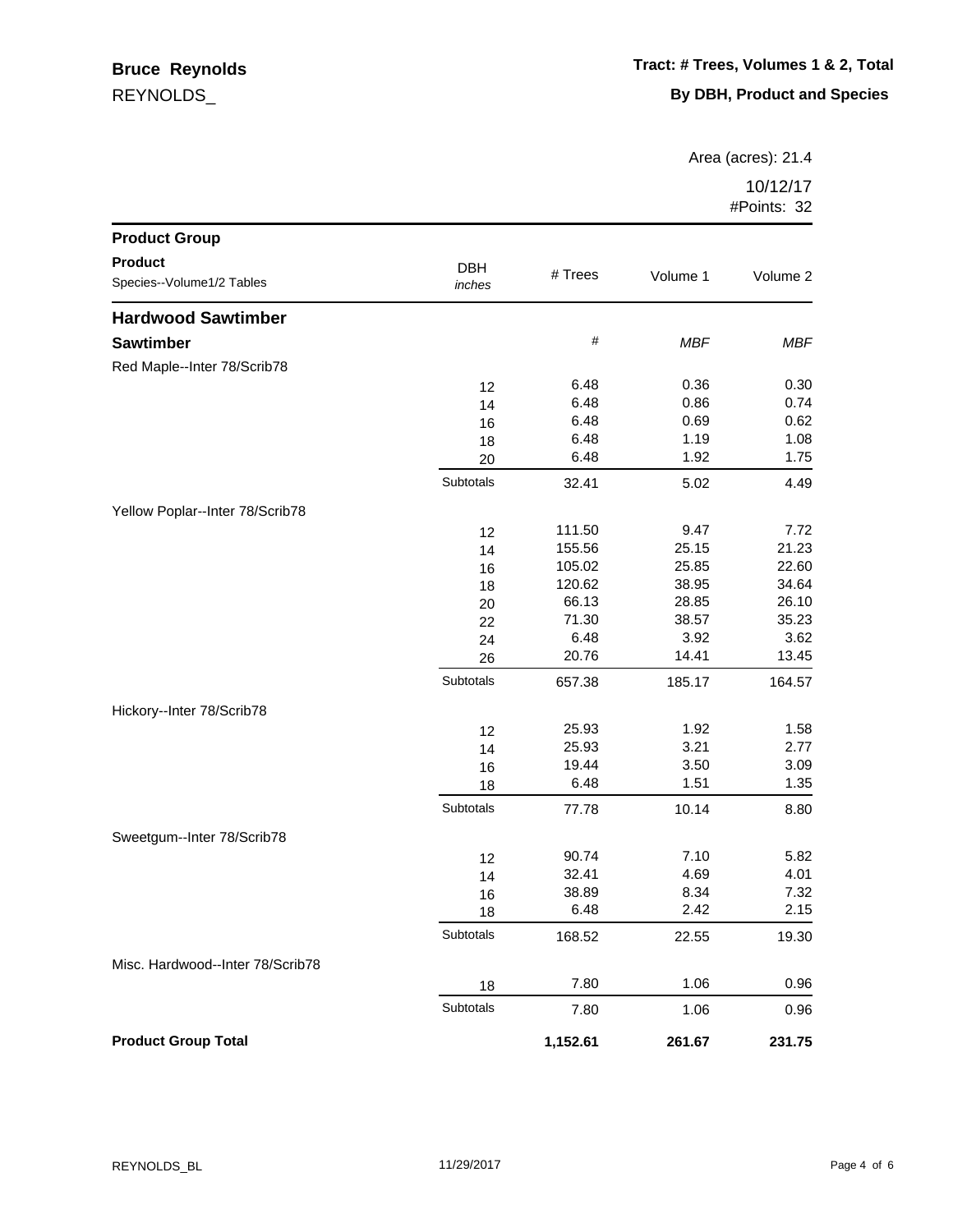Area (acres): 21.4

| <b>Product Group</b>                                    |                      |         |            |            |
|---------------------------------------------------------|----------------------|---------|------------|------------|
| <b>Product</b><br>Species--Volume1/2 Tables             | <b>DBH</b><br>inches | # Trees | Volume 1   | Volume 2   |
| <b>Pine Pulp</b>                                        |                      |         |            |            |
| <b>Pulpwood</b>                                         |                      | #       | Cords      | Cords      |
| Virginia Pine--RGO Cds, Feet to 4"/RGO Cds, Feet to 4"  |                      |         |            |            |
|                                                         | 8                    | 19.44   | 1.56       | 1.56       |
|                                                         | Subtotals            | 19.44   | 1.56       | 1.56       |
| Shortleaf Pine--RGO Cds, Feet to 4"/RGO Cds, Feet to 4" |                      |         |            |            |
|                                                         | 8                    | 12.96   | 1.49       | 1.49       |
|                                                         | 10                   | 6.48    | 1.17       | 1.17       |
|                                                         | Subtotals            | 19.44   | 2.66       | 2.66       |
| <b>Product Group Total</b>                              |                      | 38.89   | 4.21       | 4.21       |
| <b>Pine Sawtimber</b>                                   |                      |         |            |            |
| <b>Sawtimber</b>                                        |                      | $\#$    | <b>MBF</b> | <b>MBF</b> |
| Shortleaf Pine--Inter 78/Scrib78                        |                      |         |            |            |
|                                                         | 10                   | 6.48    | 0.31       | 0.23       |
|                                                         | 12                   | 38.89   | 4.01       | 3.21       |
|                                                         | 14                   | 45.37   | 8.15       | 6.82       |
|                                                         | 16                   | 6.48    | 1.70       | 1.48       |
|                                                         | <b>Subtotals</b>     | 97.22   | 14.17      | 11.75      |
| <b>Product Group Total</b>                              |                      | 97.22   | 14.17      | 11.75      |
| <b>Virginia Pine Sawtimber</b>                          |                      |         |            |            |
| <b>Sawtimber</b>                                        |                      | $\#$    | <b>MBF</b> | <b>MBF</b> |
| Virginia Pine--Inter 78/Scrib78                         |                      |         |            |            |
|                                                         | 10                   | 6.48    | 0.23       | 0.18       |
|                                                         | 14                   | 12.96   | 1.85       | 1.58       |
|                                                         | 16                   | 6.48    | 1.56       | 1.37       |
|                                                         | <b>Subtotals</b>     | 25.93   | 3.64       | 3.13       |
| <b>Product Group Total</b>                              |                      | 25.93   | 3.64       | 3.13       |